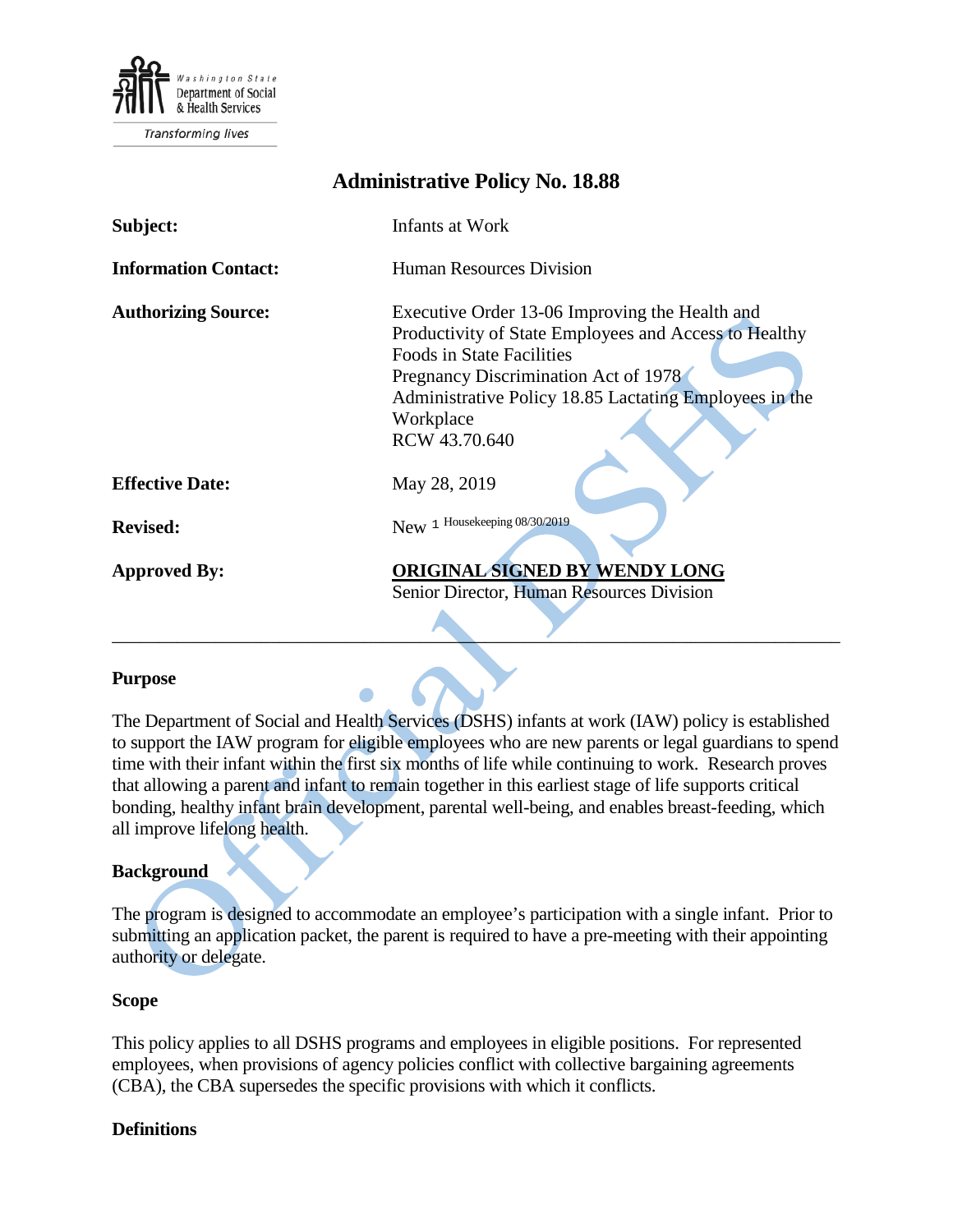Administrative Policy No. 18.88 May 28, 2019 Page 2

**Designated care provider (DCP):** A permanent DSHS employee who has completed the probationary period and who volunteers to care for the infant during work hours when the parent or guardian is unavailable.

**Infant:** A child of the parent, through birth, adoption, legal guardianship, who is six weeks to six months old.

**Parent:** For the purpose of this policy, a permanent DSHS employee who has completed their probationary or trial service period, who has had a child through birth, adoption, or designated legal guardianship. Employees still serving a trial service period may be eligible for the program on a case by case basis.

## **Policy Requirements**

- 1. This policy will support the use of an IAW program and may allow employees who need or want to return to work to bring their infant into the workplace, supporting a positive work/life balance, and honoring their contributions to DSHS.
	- a. Benefits for employees:
		- i. Lower child care costs;
		- ii. Better financial stability;
		- iii. Employees feel supported at work;
		- iv. Enables the working parent to be more involved with his or her infant; and
		- v. Enables breast-feeding mothers to maintain exclusive breast-feeding.
	- b. Benefits for DSHS:
		- i. Employees may return to work sooner following the birth or adoption of the newborn, if they desire;
		- ii. Attractive benefit that may be used for recruitment;
		- iii. Increased retention, lower turnover costs;
		- iv. Increased employee loyalty; and
		- v. Increased morale.
- 2. Program participation:
	- a. Participation in the IAW program will typically be considered only for parents working in an office setting. Exclusions may include, but are not limited to positions:
		- i. Requiring field work;
		- ii. Working in an institution;
		- iii. Working in a warehouse environment;
		- iv. Requiring excessive travel on state time;
		- v. Requiring regular in-person contact with the public; or
		- vi. Conducting investigations or adjudicative processes.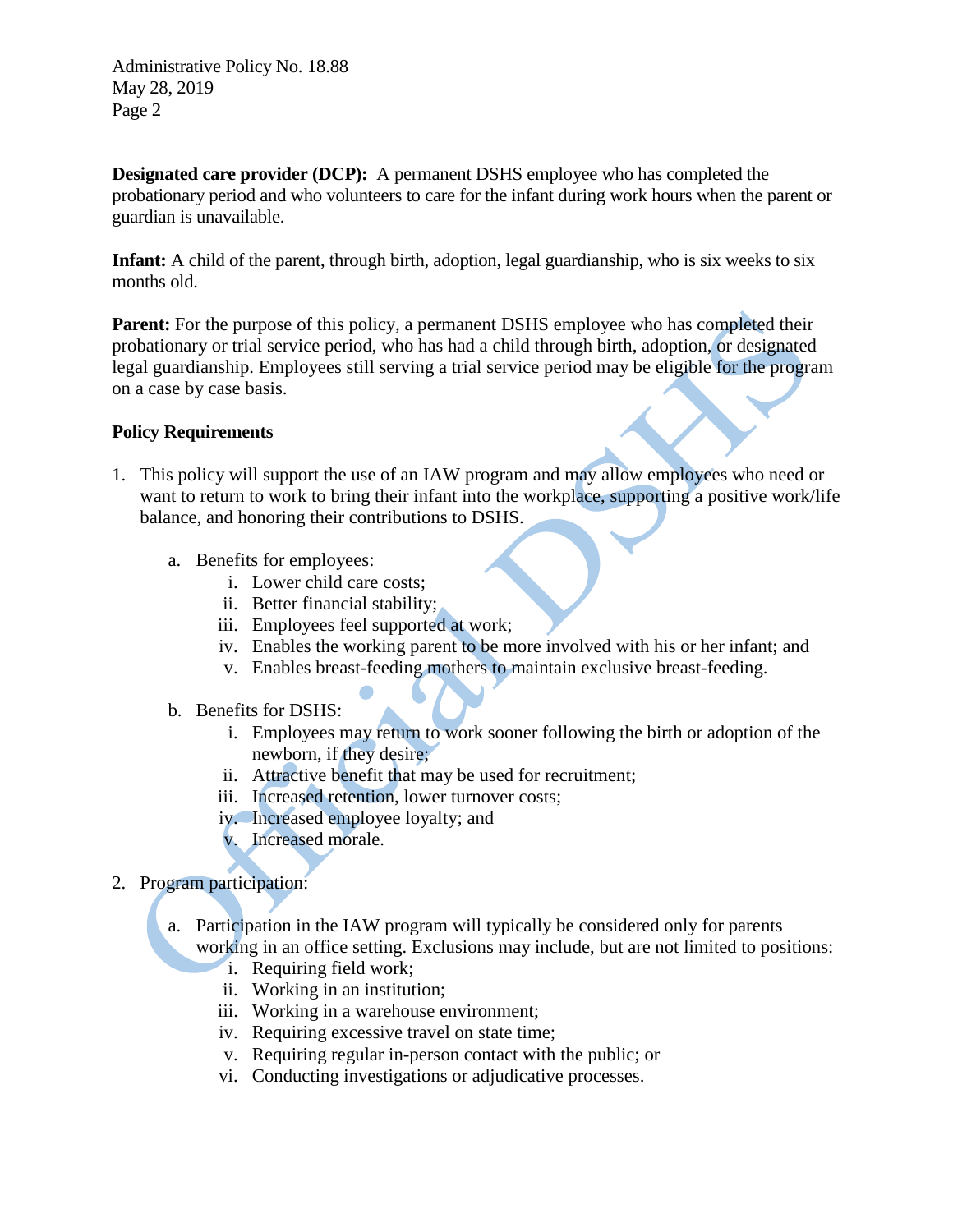- b. The appointing authority or designee will determine if the parent's position is eligible for the program.
- c. The appointing authority will determine if the work location is suitable for the program. For community-based staff with eligible locations, outside of the DSHS headquarters offices, the parent will be required to follow the building use guidelines at the current work site. Individual plans will be developed based on the work location.
- d. The parent may only participate in the IAW program with one infant at a time between the ages of six weeks and six months old.
- e. Employees involved in corrective or disciplinary action within the last six months may not be eligible to participate in this program.
- f. The parent must choose two DCPs who will care for the infant if the parent must conduct official state business which the infant cannot attend.
	- i. DCPs may not be a direct report employee to the parent;
	- ii. DCPs may only provide infrequent care to the infant, typically not more than one hour per day when the parent is unavailable;
	- iii. DCPs may not simultaneously participate in this program as a parent and as a DCP for another parent's child, except in rare situations, subject to approval from the employee's supervisor.
- g. To be eligible for the program, the parent must contact the appropriate appointing authority or designee to schedule a time for a workspace consultation. The consultation will include reviewing procedures for safety, security, and evacuations.
- h. Supervisors of the parent and DCPs have input about whether or not the parent or DCP may participate, and continue participation in this program. The appointing authority or designee determines final approval or denial of the IAW request. Approval may be reconsidered if circumstances change.
	- i. If parents or DCPs disagree with the appointing authority's decision, they may appeal in writing to the DSHS senior director of human resources (HR).
	- ii. The HR senior director must review the appeal in cooperation with the appointing authority or designee to determine the disposition of the appeal. iii. The HR senior director must provide a final determination in writing.
- 3. Health and Safety
	- a. The parent and DCPs must receive training and demonstrate the ability to adhere to all safety and emergency response procedures to maintain a safe working environment while caring for an infant in the workplace.
	- b. The infant, parent, and DCPs are all strongly encouraged to be vaccinated, as appropriate for age, in accordance with state law requirements and the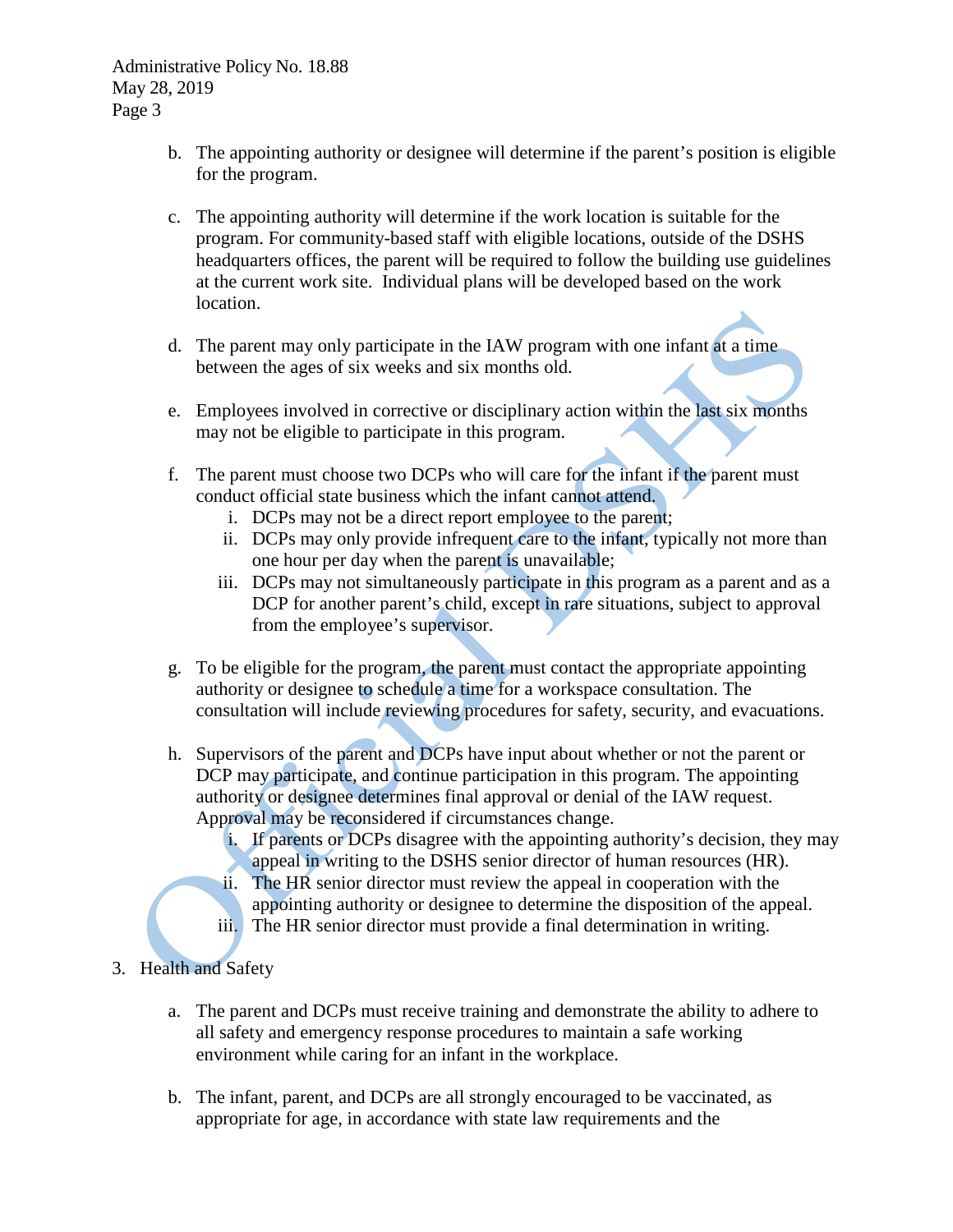Administrative Policy No. 18.88 May 28, 2019 Page 4

> recommendations of the United States Centers for Disease Control and Prevention's (CDC's) Advisory Committee on Immunization Practices (ACIP).

- c. Current recommended immunization schedules are published by the CDC and are available at<https://www.cdc.gov/vaccines/vpd/vaccines-age.html>
- d. A sick infant must not be brought to work. The agency adopts the [CDC's](https://dchealth.dc.gov/sites/default/files/dc/sites/doh/publication/attachments/Recommendations%20for%20Inclusion%20or%20Exclusion%20CDC.pdf)  [recommendations](https://dchealth.dc.gov/sites/default/files/dc/sites/doh/publication/attachments/Recommendations%20for%20Inclusion%20or%20Exclusion%20CDC.pdf) for inclusion or exclusion of children from out of home care.
- e. The parent must take the infant home if the infant:
	- i. Becomes sick while in the workplace;
	- ii. Is disruptive for a prolonged period of time;
	- iii. Causes significant distraction in the work place; or
	- iv. Prevents the parent from accomplishing work.
- f. The decision to take the infant home may be made by either the parent or the parent's supervisor or manager. If the infant is taken home, the parent must submit leave in accordance with the applicable agency policy or CBA.
- 4. Feeding and changing the Infant:
	- a. DSHS will provide a private space with a locking door for infant feeding. These rooms will be listed in the individual plan developed for each participant based on their work location.
	- b. Infant diaper and clothing changes may only take place in designated areas with changing tables.
		- i. The parent must provide a sealing diaper container, which will be stored in one of the designated restrooms;
		- ii. All used cloth and disposable diapers, and any excessively soiled infant clothing, must be stored in the diaper container;
		- iii. The parent must empty the diaper container and remove the soiled diapers and clothing from the building at the end of each day; and
		- iv. The DSHS garbage cans must not be used for disposal of cloth or disposable diapers for any reason.
- 5. Conducting business:
	- a. Parents must provide care for the infant while performing their job duties. The parent and DCP may flex their work hours with approval from their supervisor.
	- b. The infant must be located primarily in the parent's work station during the workday, unless care is being provided by an approved DCP. When the infant is with an approved DCP, they should reside in the DCP's work station.